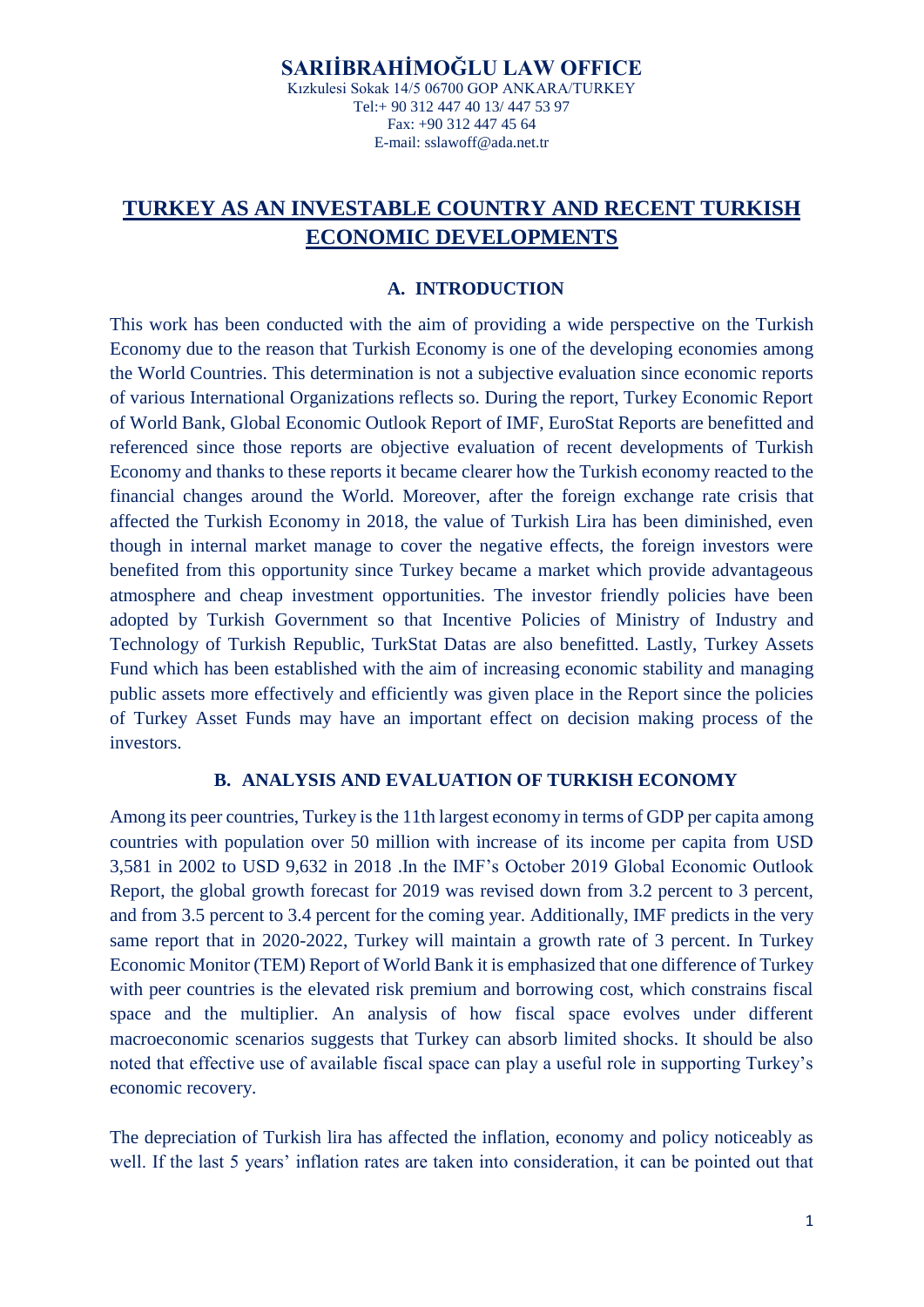the inflation rate increased nearly %50 recently so that it can be concluded that the depreciation of Turkish lira is carried out as a natural flow. As a result, it can be stated that, there is a big loss in value of Turkish lira where this makes foreign currency especially dollar quite valuable when compared to Turkish Lira. In the World Economic Outlook Report of IMF, it is emphasized that the 2019 growth forecast of Turkey is raised from minus 2.5 percent to minus 0.2 percent and for 2020 the growth expectation was raised to 3 percent from 2.5 percent. Turkey's inflation forecast is retreated to 15.7 percent from 17.5 percent for this year and to 12.6 percent from 14.1 percent in the next year. Whereas, the inflation rate of 2018 was announced as %20,3 by Turkish Statistical Institute. The inflation rate was %11,92 in 2017, %8,53 in 2016, %8,81 in 2015 and %8,17 in 2014. Thus, the statistics reveal that the inflation rate is getting higher and the inflation rate of 2018 is the highest of the last fifteen years.

According to TEM Report it is underlined that sustaining growth and improvements in living standards in Turkey will require higher productivity in the economy. It is also stated that the pace and sustainability of Turkey's incipient recovery will depend in part on reducing uncertainty and restoring investor confidence. According to the inference of this report and in the light of the predictions of some officials from the IMF; While it has many more investment opportunities in the both short term and long terms periods compared to peer countries, Turkey may not be benefitting all of its capacity owned in the area of investment and manufacturing. European Union countries have the highest rates of capacity in terms of investment and manufacturing which they have completely benefitting, whereas the same situation could not be achieved for Turkey. That is why, in the scenario in which Turkey is assisted to develop improvement especially in terms of manufacturing capacity, it is possible to say that the Turkish Economy can be among these successful economies without the help of the IMF.

Turkey has diminished the public debt stock from above 70 percent in 2002 down to around 30 percent in 2018 and the positive effect of the fiscal discipline has been reflected as a diminished deficit in Turkey's budget balance during the past 16 years as it is stated in the EuroStat Reports. However in Turkey, annual debt of the private sector has reached to approximately 250 billion dollars recently. According to TEM Report and World Bank; corporate stress has contributed to a falling asset quality in banks. Non-Performing Loans (NPLs) across all banks went from 3.2 percent in mid-2018 to 4.4 percent in mid-2019 with the biggest increases in foreign and domestic private banks. Since this increase in private sector debts includes credit debts to public banks; the public borrowing ratio is also at risk of increase. As it is known, if the private sector cannot repay the loan debts to public banks, the debts of the public sector will increase. This debt is high, because Turkish Companies have difficulties to pay for relatively expensive western industrial products which cause most of the foreign debt. Therefore Turkey is looking for much cheaper potential goods to import in. In this context, considering that most of the debts in the private sector originate from mechanization and the purchase of spare parts and such purchases are made mainly from European countries; by importing these products at lower costs from China and other Eastern countries, Turkey will be reached a solution for reducing this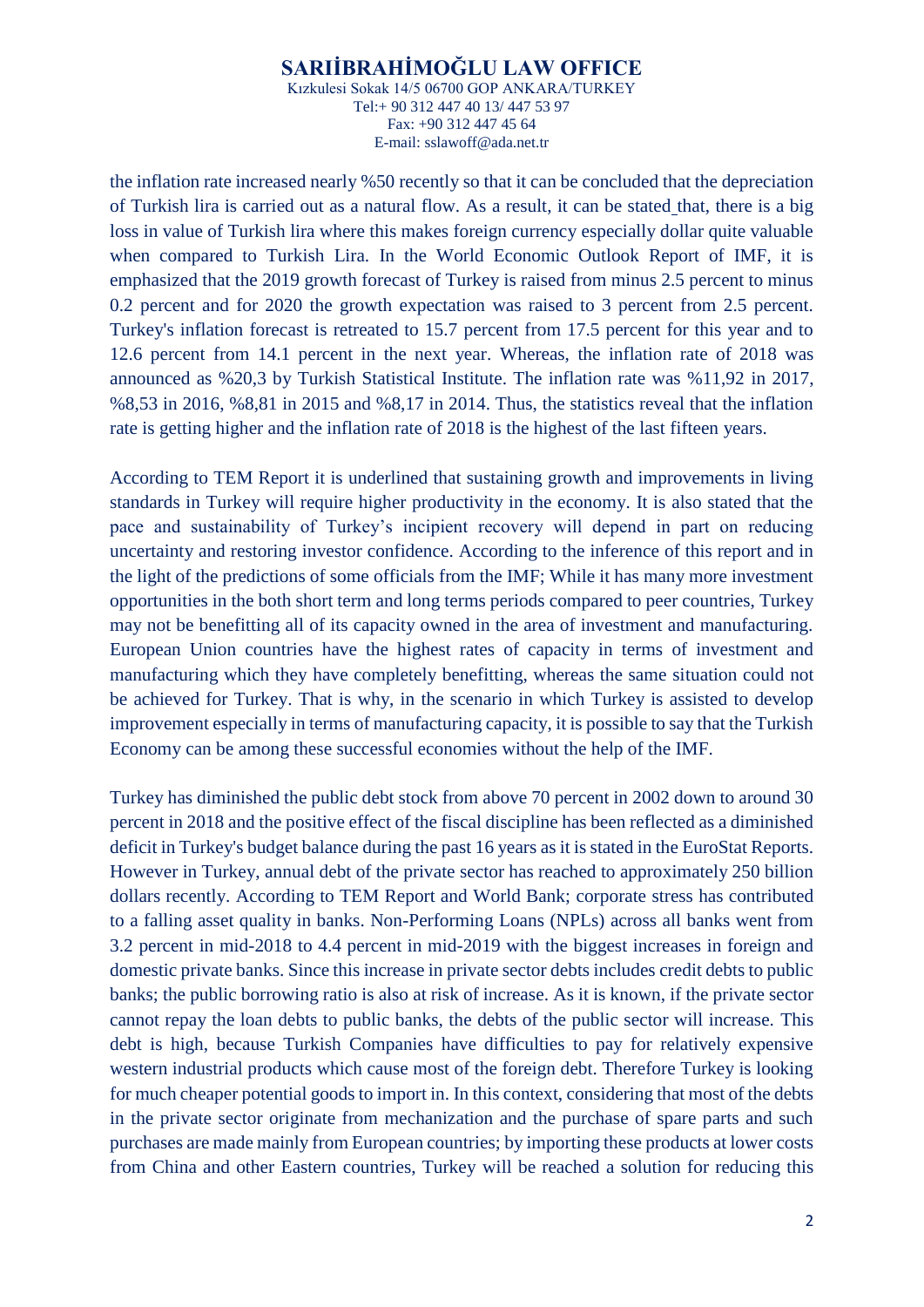debt. Also, this situation will increase competition within Turkish market which will bring the benefit of producing better quality goods by the companies. In addition, it will upset the balance, in the market dominated by these countries. For instance if you buy a certain machinery for 10 million dollar from Germany but if Chinese companies provide it in Turkey for 5 million dollar of course, this would be helpful not only for Turkish economy but also for the Chinese/Eastern companies who can benefit from the several incentives in the future.

When above mentioned situation is taken into consideration, localization and incentive program of Turkish Governmental Authorities are gained importance for Western investors. According to the Local Product Regulation numbered 2014/35, incentive possibilities are: %15 price advantage in tenders, possibility of negotiating the incentives directly with the Ministry of Trade depending on investment amount, possibility to receive long term incentive package with wide scope from the Ministry of Industry and Technology. If the product is a medical product, there is a possibility of obtaining purchase guarantee by Medicine and Medical Devices Agency. Localization of manufacturing aims to reduce an import dependence of Turkey; to increase export of Turkish products as they are; to make Turkish products competition-resistant in global markets and to provide technology transfer. The foreign investors are always supported under these programs since the effect of the investments is quite positive on both covering Turkish Internal debts and improve the situation of the local economy. Therefore, German and other European companies are supported with those opportunities for the investments they made in Turkey especially in the field of technology within the frame of foreign direct investment. In economy, these kinds of great crises such as too much private sector debt and decreasing the value of money also contain great opportunities. However, the emphasis should be given to the fact that, from now on, the Turkish Economic policies, governance and the management should focus on how to pay the foreign currency debts. This is the normal way of using the economic crisis as a profit, benefit. Also, Turkey need these kinds of actions and these actions will meet the cash need of the private sector. In this case, driving forward economic relations and trade with Turkey, will enable Turkey to deal with this problem and allow the investors to obtain more profit with less investment cost.

To reach a solution for abovementioned public debt stock of Turkey, it is clear that there is need for accessible and reliable credits with low interest rates. As it is known, banking sector's raison d'être is the manufacturing sector. If this sector does not work, attempts of enhancement of trade might not give the expected result. Within this framework, it will be beneficial if Exim Banks of countries should steer common commercial and investment policy. Thus, costs will be reduced by common projects and state guaranteed financial projects. This will pave the way for serious financial projects.

In addition to all these points, primary objective of development of trade and investment relation is finding and identifying areas that will mutually improve countries' economies. The public and private sectors of both countries should come together in order to determine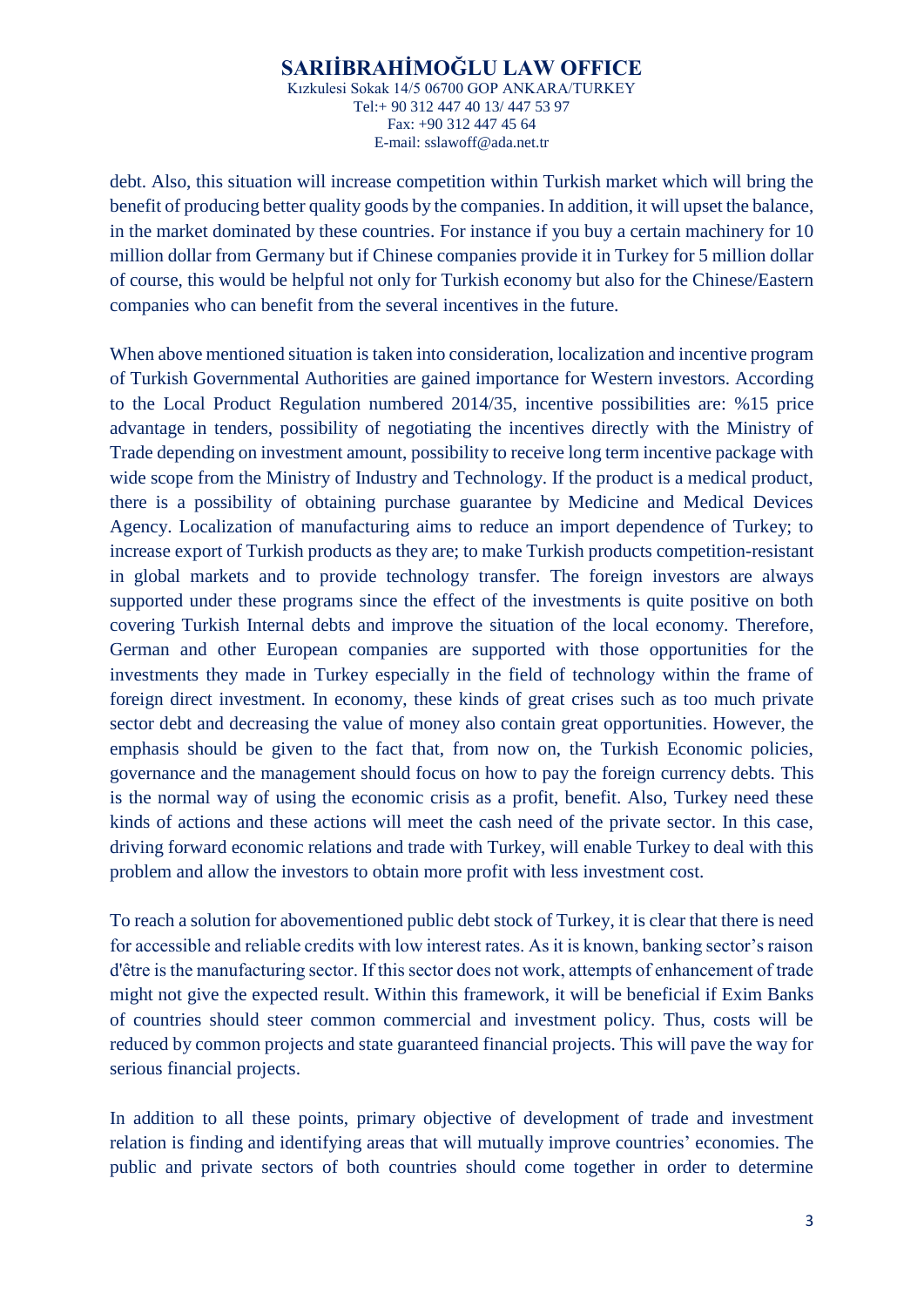identified business areas of investment and make cooperation which will be efficient and led to compete with third countries. On the other hand, parties in trade, pride a lot on how much they have exported but do not put effort for import. However, being so much proud of export is a significant obstruction to bilateral commercial relations. To establish a trade balance, both parties should work on import as much as on export. The substance of this objective should be the enhancement of bilateral trade which will establish more humane and refined peaceful relations between the countries. In this regard the ultimate goal must be trading equilibrium. Wasting all of the effort on exportation and not thinking about what can be imported, leads to a never ending commercial race between countries, which will not serve the peace between countries. For this reason, both the Commercial Consulates and Promotion Agencies should think, with common mind, about the possibilities of improving import and export simultaneously. The biggest problem is finding a way to develop cooperation. The solution to this is acting in harmony to achieve the common goal in the light of objective criteria.

On the other hand, due to the fact that the recent depreciation of the Turkish lira has led to the development of state policies to reduce the import rate which is depending on the foreign currency. Therefore, in order to reduce the impact of the higher foreign exchange rates on the local economy of Turkey, localization issues have begun to occupy the agenda of the country, that is why, the localization field is being an important reform in Turkey. Especially for the products in the medium-high technology segment and in energy market, it is planned to reduce import dependency by strengthening national economic independency. It is quite important to emphasize that, both local and foreign investors shall benefit from the localization incentives with equal conditions. Basic legal provisions are regulated under the Local Product Communiqué numbered 2014/35. These incentive possibilities are, 15% price advantage in tenders and possibility of negotiating the incentives directly with the Ministry of Trade. Moreover, depending on investment amount, it is possible to receive long term incentive package with wide scope from the Ministry of Industry and Technology. If the product is medical, it gives a possibility of obtaining purchase guarantee from Medicines and Medical Devices Agency as also mentioned above.

In addition, when a research has been conducted on the products that Turkey imported from the foreign countries in accordance with the abovementioned localization process, the incentive program of Turkey should be given more emphasis. To illustrate, recently we developed tractor production project in Turkey for a corporate Indian company, for which we benefited from millions of dollars' incentives and tax reduction. In return for this, this company undertook the exportation of these products with nearly hundred percent localized engine productions. So these are great opportunities.

Moreover, being a member of Custom's Union makes Turkey a good transit market for the nonmember countries like China, India as they can benefit from the certificate of circulation (A.TR) used for the goods exported from Turkey to EU (and other Custom's Union members) by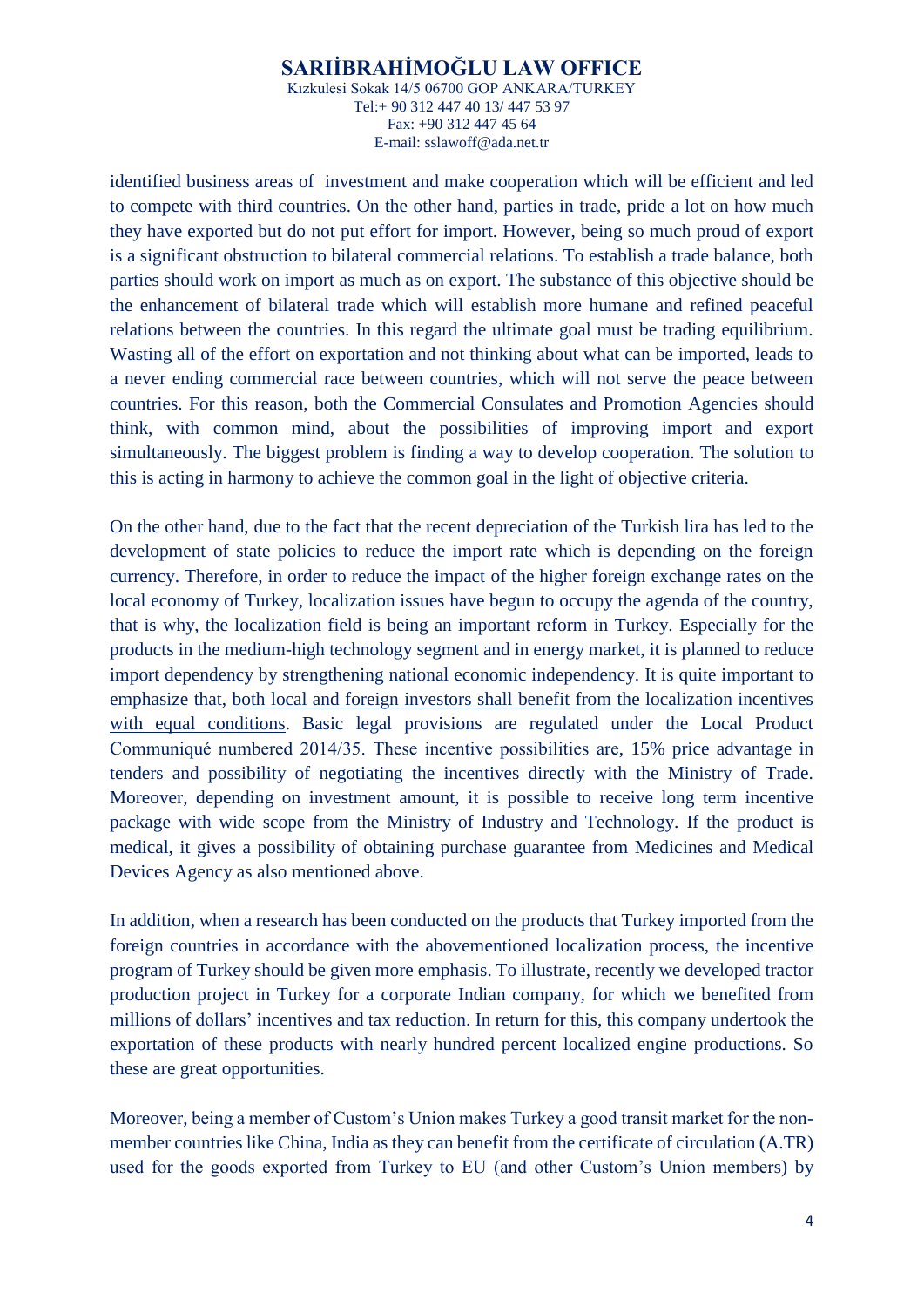benefiting from the exemptions in the event that the conditions are met. Also if the investor company is making the export from the free areas determined in Turkey it can benefit from further exemptions and discounts applicable specific to those areas.

Fortunately, it is accurate to state that, Turkey is growing without competition, which means, that foreign investors prefer to make investment in Turkey so as to utilize Turkish excellent location and possibilities for the exportation. In other words, they are not only investing for the Turkey by considering Turkish market but they also consider the other markets Turkey is in connection with. As it is known, mainly due to its geopolitical position, Turkey has always been an easily accessible market for both European and Asian Countries. As a consequence, lots of new trade corridors have been constructed. To illustrate, thanks to the port connections in Turkey, cargo loads from Asia can reach the Middle East, North Africa, and the Mediterranean regions (and vice versa). Moreover, with the help of Trans-Caspian East-West-Middle Corridor (Middle Corridor in short), new and remarkable economic opportunities for the Central Asian countries has been created especially on behalf of the trade between China and Europe, which is estimated to be worth USD 600 billion annually. Moreover, it can be stated that Turkey has free access to large domestic and regional markets, which means according to the data given by the EuroStat, Investors have the opportunity to access to a total of 945 million customers freely since Turkey is a part of Customs Union and FTA Area in 27 Countries (which means Turkey has direct access to EU Market and FTA Area) when the total population as of 2017 is considered.

Although it has not achieved the same momentum in recent years, according to TurkStat data, Turkey's industrial production increased 14% in 2010 and 15% in 2011 and has continued to increase with the average of 6% in the last 10 years. It is clear that this upward trend will continue in the coming years. In this case, assuming that Turkey is constantly accelerating and expanding train, it will be a great opportunity to catch this train and get a seat early for foreign investors.

On 1 January 1996 with the establishment of Customs Union the trade volume especially between Turkey and EU gained momentum which amounted to 165 billion dollars in 2018 and EU has continued to be Turkey's most important trading partner. Turkey, with 4 percent share of the EU's total exports share took 5th place. EU has taken the first place in Turkey in terms of export with %50 share amounting \$ 84 billion in 2018. Turkey has the 6th place in EU's total imports with 4 percent share. (Excluding the trade EU countries made between themselves). EU takes the 1st place in imports in Turkey as well as the exports. According to 2018 figures; Turkey conducted 81 billion dollars of the total imports of goods (36,3% share) among total import of 223 billion dollars from the EU. In 2018, the ratio of exports to imports in Turkish trade with the EU was 103.7 percent. Among the EU's trading partners, Turkey was the fifth largest partner for EU exports of goods in 2017, and the sixth largest for the EU imports in general. Among the EU Member States, Germany was the largest trading partner of Turkey,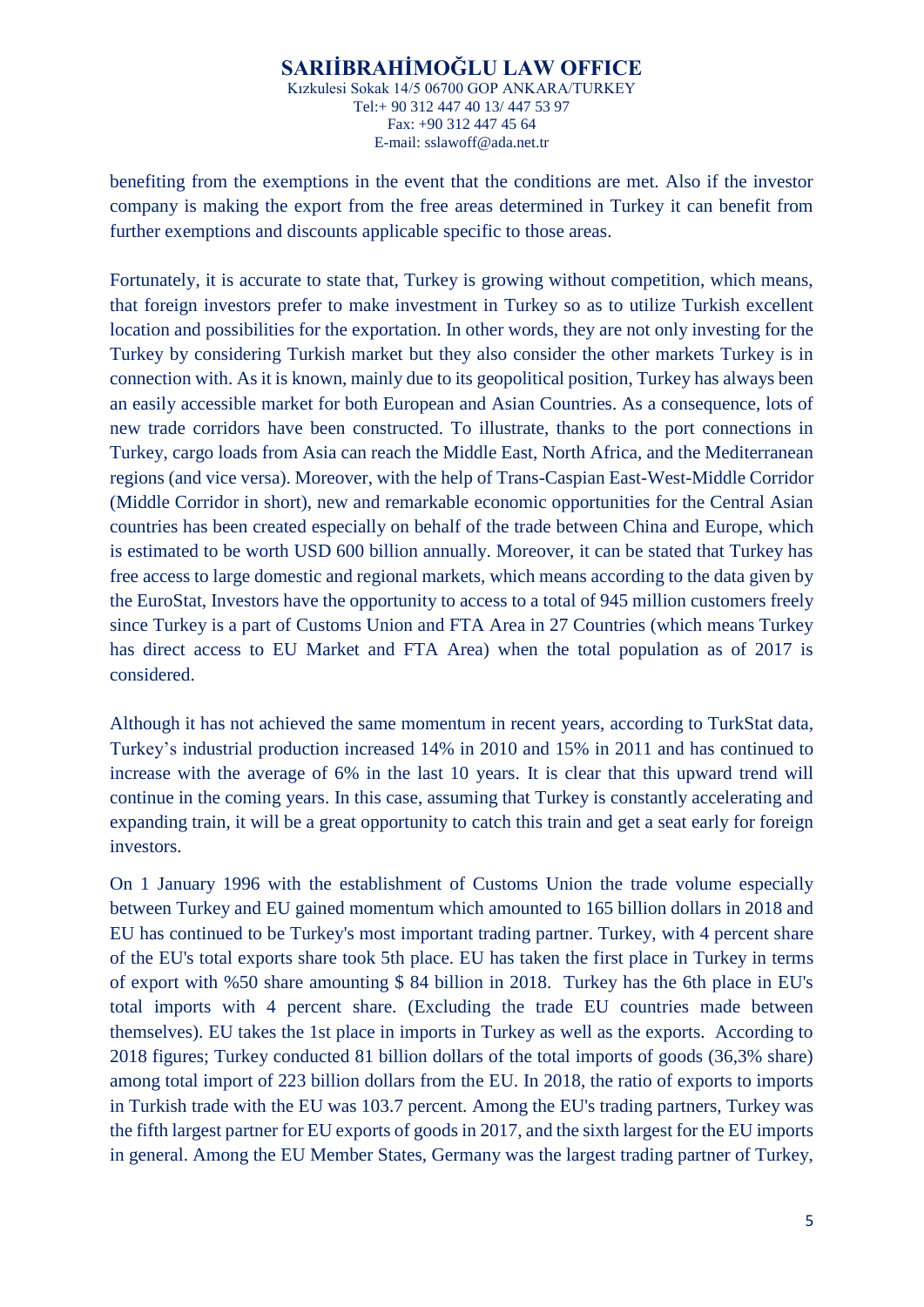both for imports of goods (EUR 14 billion) and exports (EUR 22 billion), in 2017. In 2017, manufactured goods made up 81 % of EU exports to and 89 % of EU imports from Turkey.

By taking into account the strategic and economic importance and hinterlands of Turkey, foreign investors are investing in Turkey with the aim of exporting their products to abroad (such as Caucasus and Middle East) using Turkish market as a means. To illustrate, Hyundai produces automobiles in Turkey and exports approximately %65 of its products to EU countries and the remaining part is sold to Turkey and the other countries. Therefore, we can clearly understand that there are overwhelming opportunities within the framework of the government's domestic production policy. As such, I highly recommend foreign companies to consider making investments in Turkey in the field of technology within the frame of foreign direct investment.

When the role of Turkey in world politics is taken into consideration, it is clear that Turkey is a bridge between East and West due to the close relations it has developed with Turkic countries and the Shanghai Five as well as being in many Western alliances. Therefore, Turkey is a balance between East and West. In terms of the western states that want to reach to the east and the eastern states that want to reach to the west, Turkey is an opportunity for both sides with its unique role.

When the size of the economy is taken into consideration, as it is reflected under the data provided by Turkish Statistical Institute (TurkStat), over the past 16 years, Turkey has shown an efficient performance by increasing the size of its overall economy from USD 236 billion in 2002 to USD 784 billion in 2018 and according to OECD values. Turkish economy, from 2003 to 2018, has posted a remarkable growth and climbed from 18th place to 13th globally in the list concerning economies by GDP at Purchasing Power Parity (PPP) according to the International Monetary Fund World Economic Outlook of IMF WEO dated April 2019.

It is acceptable that, economy of Turkey is much bigger than what is written on paper. In this respect, it can be stated that unrecorded economy statistics will affect the attitude of the economists. According to the statistics the unrecorded economy rate was %31, 6 in 2009. In 2016 it was %28,72. Even if the ratios were decreasing, the unrecorded economy rate is higher than many European Countries and Turkey ranks first among OECD countries in the unrecorded economy. Thus, it can be predicted that Turkish real economy is much higher than its gross domestic product rate. Moreover, agricultural income is not duly recorded and exercised in the scope of taxation. I believe that if the per capita income in Turkey is assessed by taking into consideration the consumer price index, the real economic statistics will be much higher. This unrecorded economy is an economic illness that needs to be healed. As it is known, Turkey is a member of G20 and this membership demonstrates that Turkey is one of the top 20 economies in the world. While the national income per capita calculations are made, losses caused by the informal economy are also experienced. Therefore investors should take into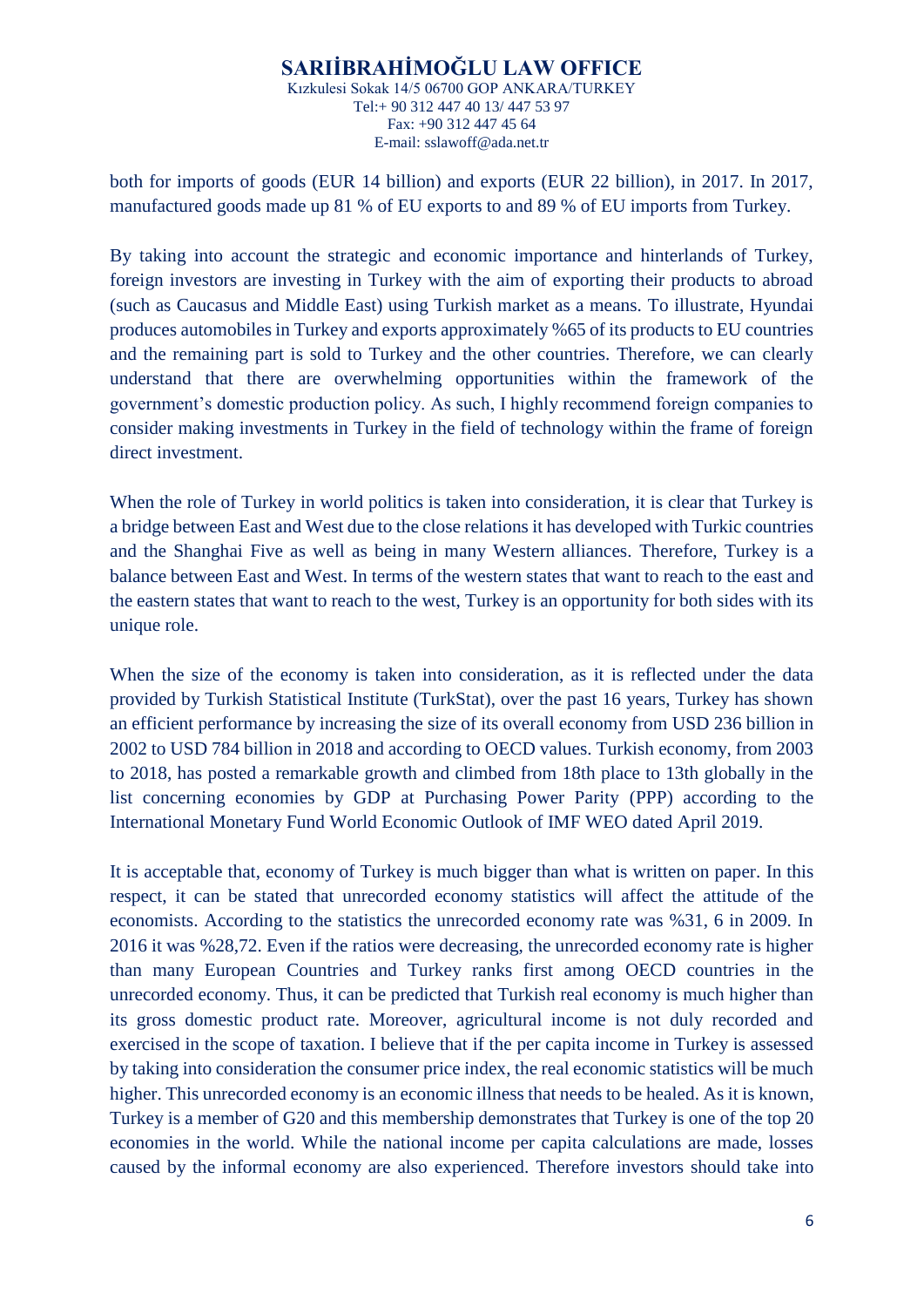consideration that per capita income of Turkey will rise up to \$15.000 - \$20.000 levels rather than \$10.000 when the unrecorded economy is also incorporated into the system even if the population is higher than 80 million which is one of the highest in Europe.

When TEM Report and evaluations of World Bank have been taken into consideration; There has been an increase in the number of changes in the overall policy framework in Turkey in recent years which could be in part due to the ongoing reorganization in government; as it is known even though new roles and responsibilities take time to settle whereas transparency and predictability that are provided by new polices are started to build investor confidence in the Market. World Bank survey with more than 700 CEOs of multinational companies around the world, policy and regulatory uncertainty is the second most important deterrent to foreign investment, following political stability. An analysis of legislative changes in Turkey points to an increase in the volume and the frequency of changes in rules and regulations positively affecting business operations**.**

## **The Importance of Turkey Assets Fund and its Actions in Turkey**

Turkey Assets Fund has been established with the aim of developing and contributing to increasing economic stability; managing public assets more effectively and efficiently; adding value to existing public entity established to prepare a more powerful Turkey for future generations.

Turkey Assets Fund constitute from, the institutions and assets that are decided to be transferred to the TVF by the Privatization High Council; the cash surplus to be transferred from the Privatization Fund; surplus income, resources and assets transferred to the TVF decided by the Council of Ministers; the financing and resources purchased from domestic and foreign capital and money markets without relevant legislation permits and approvals; sources and finance received in means other than money and capital markets.

Thus, Turkey Assets Fund's resources are very important and shall be used for the right purposes in a right way. Some examples of its fund usage areas and how it receives its funds are exemplified below (taken from the current news):

### *"1 billion euro syndicated loan given to Turkey Assets Fund*

*Turkey Assets Fund (TAF) completed the first syndicated loan of 1 billion EUR procurement process successfully under the coordinatorships of ICBC and Citi and in coordination with 10 banks from 8 countries of Asia, Europe, North America and the Middle East.*

*Turkey Welfare Fund Board Member and General Manager Zafer Sonmez said : "Receiving of such big financing from the world's leading banks with an appropriate cost by coming up in the market for the first shows the trust of international banks*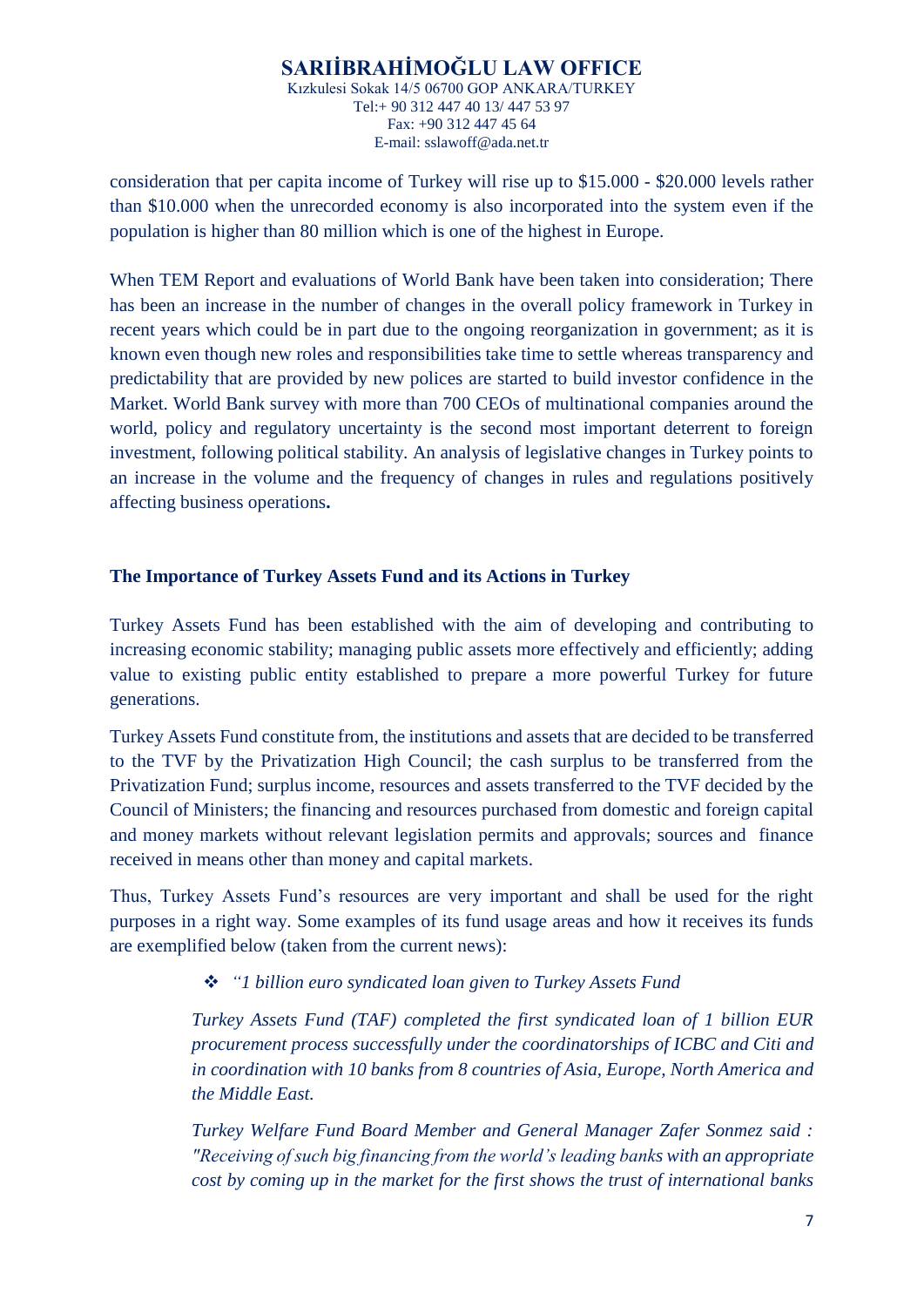*to Turkish economy and Turkey Assets Fund. This financing will be used for the investments that will create added value in line with Turkey's strategic goals, the coinvestment platforms with other national asset funds and for the capital needs of our subsidiaries"."*

- *"Turkey Assets Fund will take over 465 thousand square meters of the Istanbul Finance Center in return for 1 billion 670 million Turkish Liras."*
- *"Asset Fund of Turkey made \$ 10 billion investment in refineries and petrochemical fields."*
- *"With the decision of Cabinet, the shares of state-owned companies under Treasury and some companies which are under the privatization program with the decision of Privatization High Council are transferred to Turkey Assets Fund.*
- *It was decided by council of ministers decision to transfer the 3 billion TL resource belonging to Defense Industry Support Fund or under the management of this fund to Assets Fund.*
- *"Former Turkey Asset Fund General Manager Zafer Sönmez stated that "Turkey Asset Fund (TVF) will reach a size of \$ 100 billion by 2023. Today, our size is 33 billion dollars. We need to move fast at critical points. So, we have identified insurance as a strategic sector in order to grow the non-bank financial sector and increase the savings of the country, and that insurance is important for the deepening of the markets. With investments in this area scale economies will be created and saving will increase. As a first step, public insurance companies will be mergered under the Asset Fund.*
- *TRANSFERRED COMPANIES (to Turkey Assets Fund):*
	- *BOTAŞ: Treasury share 100 percent. Paid-in capital of 4.15 billion TL*
	- *TPAO: Treasury share 100 percent. Paid-in capital of 3 billion liras*
	- *Ziraat Bank: 100 percent of the Treasury. Paid-in capital of 5.0 billion TL*
	- *Postal and Telegraph: Treasury share 100 percent. Paid-in capital 981.5 million pounds.*
	- *BIST: The share of the Treasury is 73.6 percent. The paid-in capital is 423.2 million pounds.*
	- *Türksat: Treasury share 100 percent. Paid-in capital 1.47 million pounds.*
	- *Eti Maden: Treasury share 100 percent. Paid-in capital 600 million pounds.*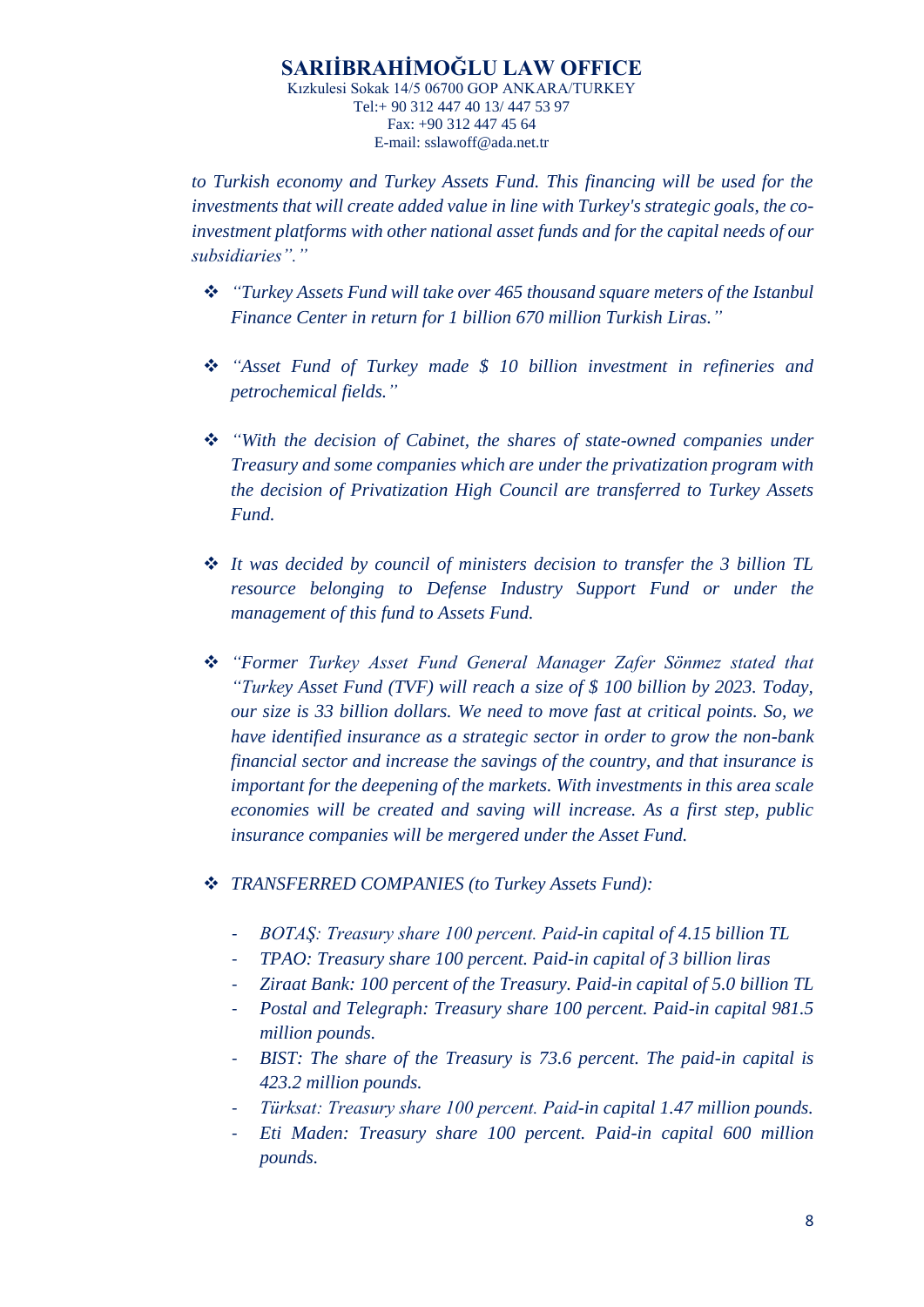- *Tea Enterprises: Treasury share 100 percent. Paid-in capital 1.49 billion pounds.*
- *49.12 percent of THY and 51.11 percent of Halkbank were transferred to the Asset Fund.*

### **C. CONCLUSION**

To conclude, according to the predictions of the world leading financial authorities like IMF, World Bank etc. it can be said that although Turkey experienced difficult times due to increase in inflation and decrease in the value of Turkish Lira especially in 2018, Turkey reserves a great capacity and chance of recovery by using the tools of reducing uncertainty and restoring investor confidence as well as paying the foreign currency debts which will turn the economic crisis into an advantage.

When the role of Turkey in world politics is taken into consideration, it is clear that Turkey is a bridge between East and West due to the close relations it has developed with Turkic countries and the Shanghai Five as well as being in many Western alliances. Thus, Turkey provides an opportunity for both sides with its unique place.

In this regard, the public and private sectors of countries should come together with Turkey in order to determine identified business areas investment and cooperation will be efficient and led to compete with third countries. Turkey has free access to large domestic and regional markets, which means investors from all over the world have the opportunity to access to a total of 945 million customers freely since Turkey is a part of Customs Union and FTA Area in 27 Countries (which means Turkey has direct access to EU Market and FTA Area) when the total population as of 2017 is considered. Also Turkey being a member of Customs Union provides 3<sup>rd</sup> countries a bridge to make trade with EU.

On the other hand, due to Turkey's important geopolitical conditions it will be beneficial to find a way to develop cooperation with both EU and non-EU countries, the most significant markets in which the foreign companies can invest should be determined and a trading equilibrium between exports and imports must be provided.

Turkey also holds important opportunities and policies in order to reduce the impact of the higher foreign exchange rates on the local economy like localization. The localization field is being an important reform in Turkey as both local and foreign investors shall benefit from the localization incentives with equal conditions. The Assets Fund of Turkey also contributing to the development of certain markets by making investments as well as developing the relationships with the foreign leading banks by entering into financial relationship.

From all given data and comments and expectations mentioned above (which are supported by the reports of most authorized international institutions) it is clear that this upward trend will